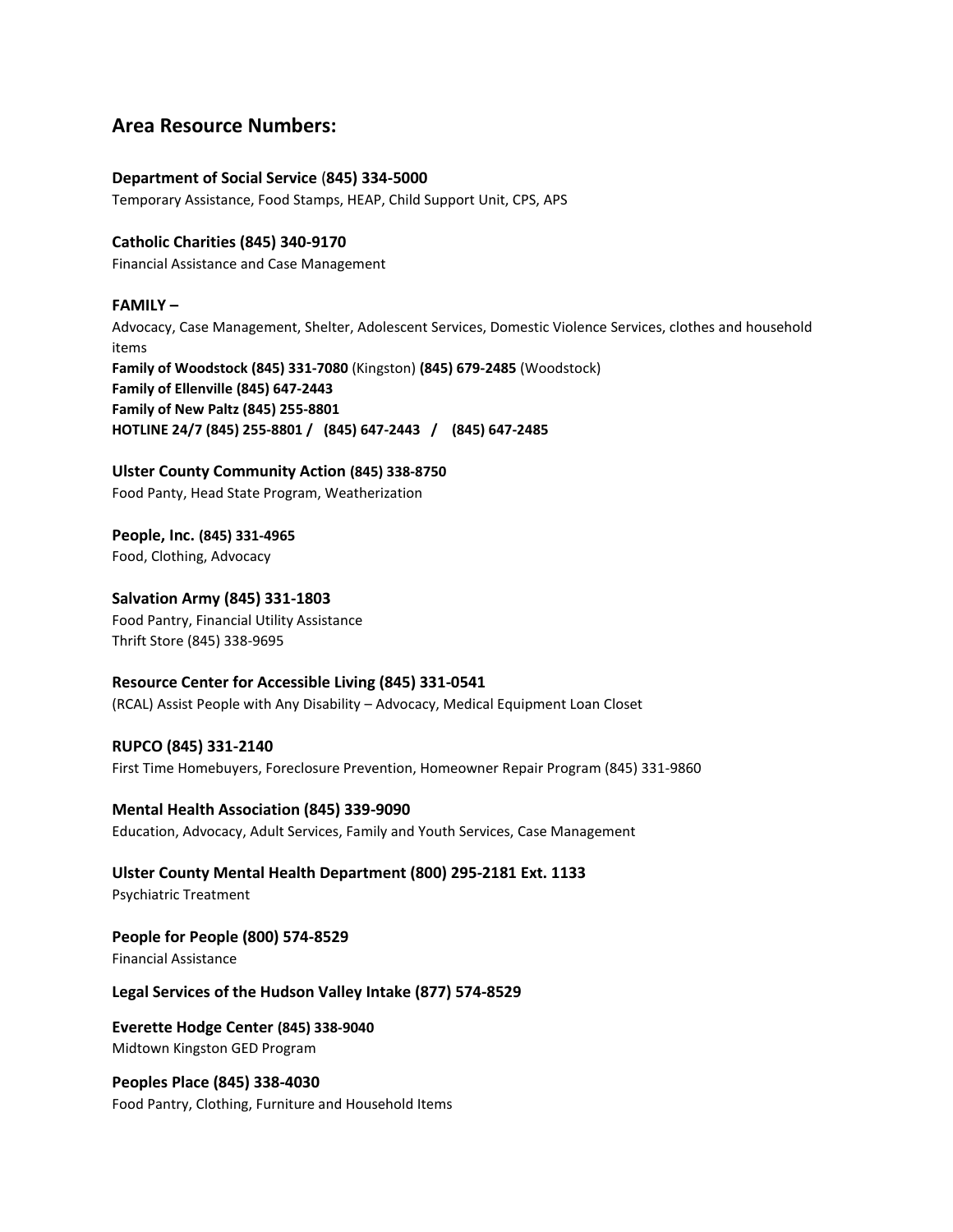**The Well (845) 246-9357**

Saugerties – Clothing and Household Goods

#### **Clinton Avenue United Methodist Church (845) 331-7188**

122 Clinton Avenue, Kingston *Soup Kitchen & Food Pantry called Caring Hands offers a hot, nutritious meal every weekday at Noon and boxes of food for families in the area. GED classes on Tuesday, Wednesday and Thursday afternoons right after lunch. Free legal clinic offered thru the law offices of Moran & Gottlieb on Friday afternoons following lunch. NA Meetings are held on Friday and Sunday evenings.*

#### **Darmstadt Shelter (845) 331-1395**

**Multi County Saugerties (845) 247-9110** Housing/Shelter

**Elizabeth Manor (845) 338-1620**

**Kingston Library (845) 331-0507**

**Healthy Start (845) 331-8551** Home Visiting Program for Pre and Post Natal Care

#### **Never Alone (845) 339-4272**

In-Patient Adolescence Substance Abuse Program

**American Red Cross (845) 338-7020** Emergency Assistance, Disaster Relief and Education

#### **United Way of Ulster County (845) 331-4199**

Financial Assistance, Advocacy, Budgeting, Health Insurance, Utility Assistance

**Ulster Greene ARC (845) 338-1234** Transportation, Vocational Training, and Employment Training for Adults with Disabilities

**Boys and Girls Club (845) 338-8666** Job Training, Mentoring, Tutoring, Homework Help, and Enrichment Programs for Ages 8-18

**Gateway Community Industries (845) 331-1261** Vocational and Personal Training for Adults with Disabilities

**YWCA (845) 338-6844** Support Services, Education and Advocacy for Women and Families

**Office of the Aging (845) 340-3583**

Senior Citizen Support Services, Advocacy and Information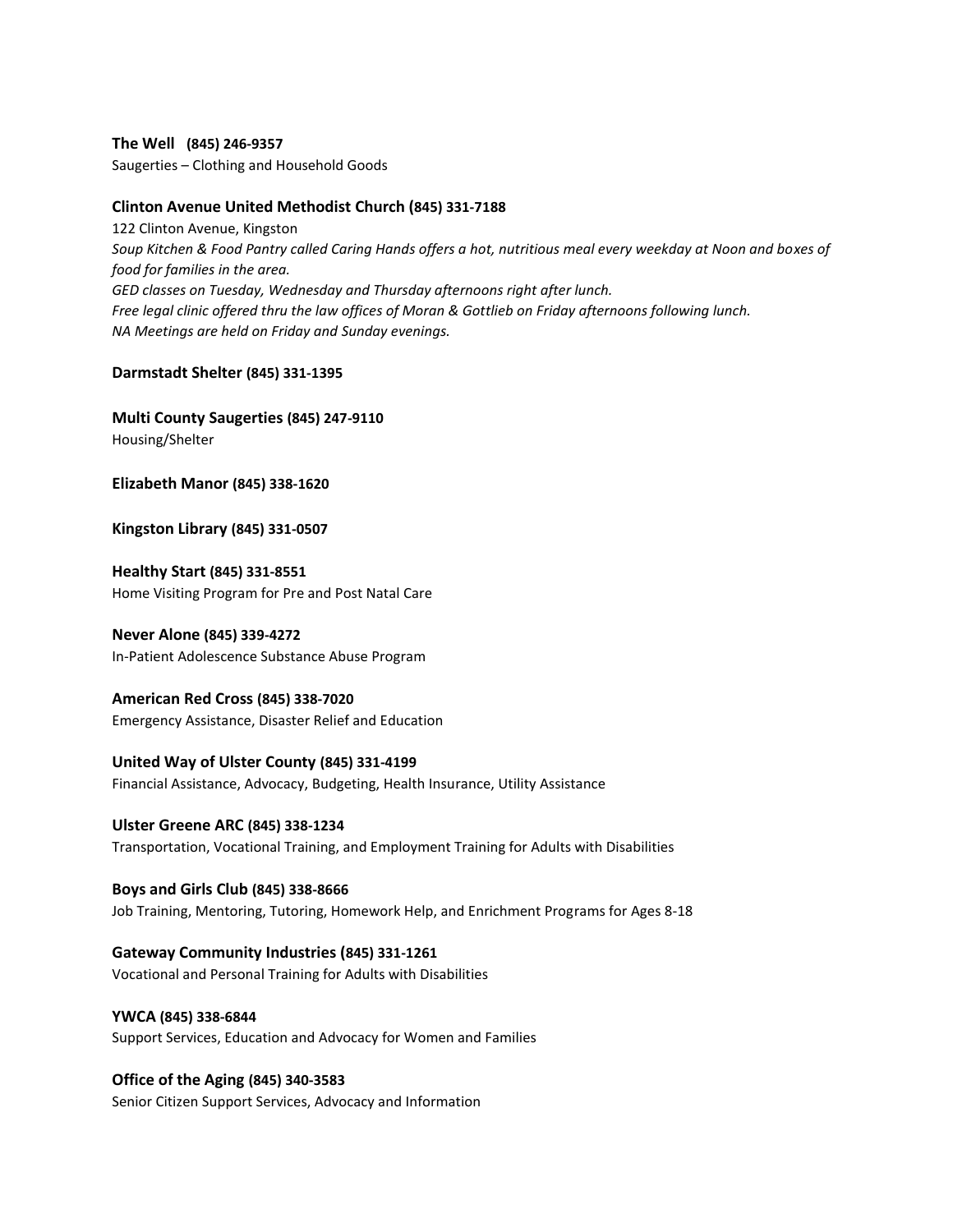**UlsterWorks (845) 443-8066** "Where Businesses Find Workers and Workers Find Jobs"

**Ulster County Area Transit (UCAT) (845) 340-3333**

**Kingston CitiBus (845) 331-3725**

#### **Estados maneras Recursos LÍNEA DIRECTA**

**Ulster County Community Acción (845) 338-8750** Alimentos y Ayuda Financiera

**Ellenville Community Accion (845) 647-6061 Highland Community Accion (845) 691-8722**

**Caridades Católicas (845) 340-9170** Alimentos y Ayuda Financiera

**Familia de Woodstock (Kingston) (845) 331-7080 Familia de Woodstock Y LA LINEA DIRECTA 24/7 (845) 679-2485 Familia de Ellenville (845) 647-2443 Familia de New Paltz (845) 255-8801**

**Gente por Gente Toll Free (800) 295-2181, ext. 1133 or (845) 343-1663 Gente, Inc. (845) 338-4030** Comiday y Ropa

**Salvation Army (845) 331-1803, ext. #16** Ayuda con utilidades

**Servicios Jurídicos del Valle de Hudson Intake: 1-877-574-8520**

**Everette Hodge Center (845) 338-9040** 15 Franklin St., Kingston - GED y Programas de Midtown

*RCAL* **(845) 331-0541** Ayuda a las personas con cualquier discapacidad tiene un equipo de armario préstamo medico

**Departamento de Servicios Sociales (845) 334-5000** Asistencia Temporal, Cupones de Alimentos, HEAP, Unidad de Apoyo Infantil, CPS, APS

**Asociación de Salud Mental (845) 339-9090**

**Departamento de Salud Mental del Condado de Ulster (845) 340-4000**

**UCAT – Bus (845) 340-3333**

**Citibus (845) 331-3725**

**Oficina del Condado de Ulster para el Envejecimiento (845) 340-3456**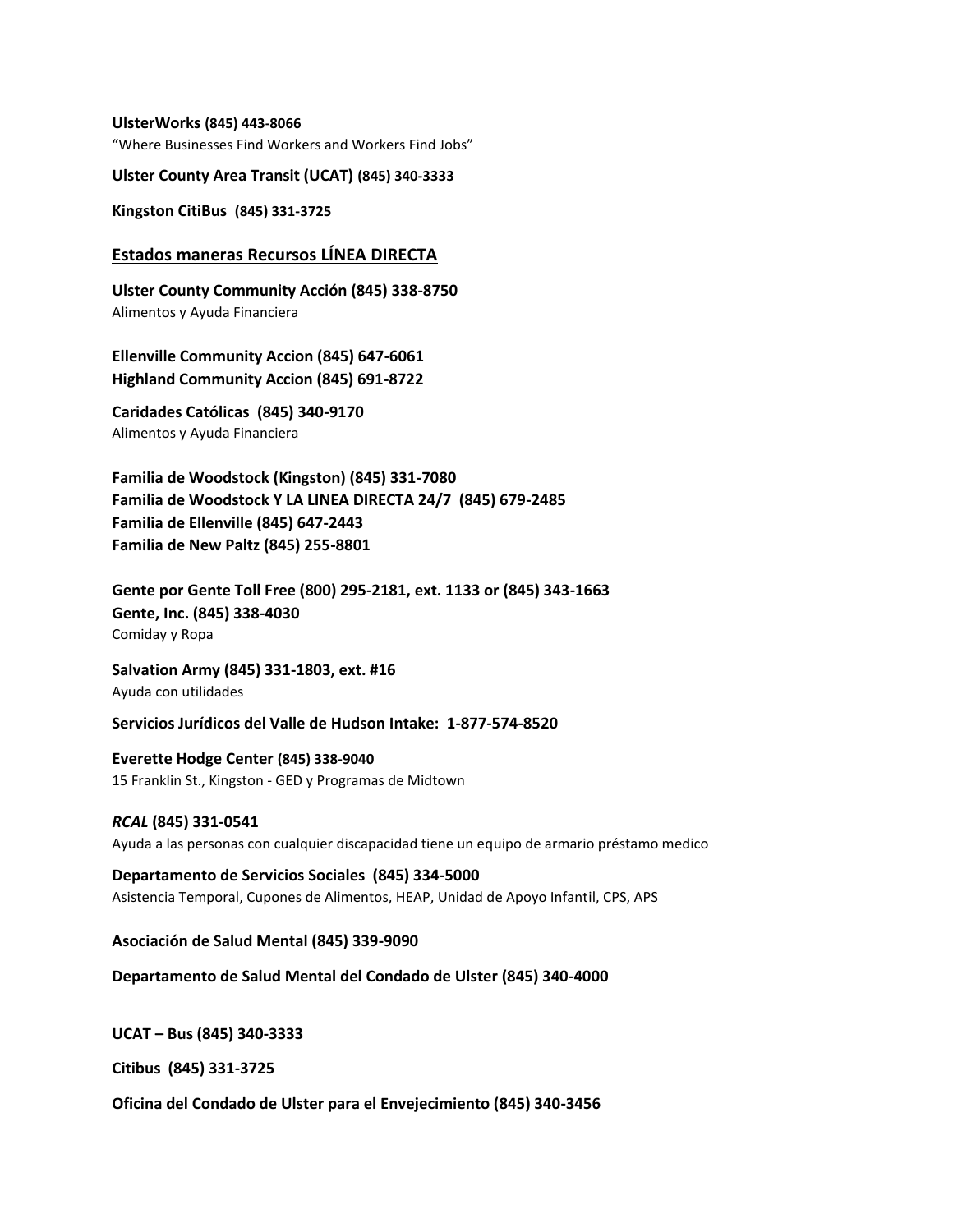# **PEOPLE'S PLACE PROGRAMS**

**Bag Summer Hunger** – This program provides additional breakfast and lunch foods for families with school age children in Ulster County. It begins at the end of school in June and runs until school begins in September. Parents/Guardians can visit us once per week to get this bag of groceries (which changes each week). **In 2019 this program provided over 50,000 meals and 60,000 snacks.**

**Bag Holiday Hunger** which is the same program the week between Christmas and New Year's Day. During the Summer of 2017, we provided over 60,690 additional meals and 40,390 snacks to families in need. **In 2019 this program provided over 25,000 meals and 25,000 snacks. 2019 began Bag Spring Hunger and it provided over 2,900 meals and 4,000 snacks.** This program takes place the week of Spring Break.

**Talkin' Turkey** – provides a turkey and all the "fixings" for a holiday feast to households who pre-register during October and November. Families will receive a turkey, gravy, potatoes, stuffing corn, green beans, cranberry sauce, butter and pie. **1,631 families utilized this program in 2019.**

**Project Santa** - Every December, we gift local Ulster County children between the ages of newborn – 14 years old with a package containing toys, board games, books, stocking stuffers, and winter weather clothing. **In December 2019, we helped over 2,000 children have a happy holiday!**

**Fresh Bounty Program** – Located just inside our doors, this area offers an ever-changing selection of free produce, breads, baked goods, dairy, and proteins. The items change daily and are first come, first serve. Community members in need can visit this area as often as necessary throughout the month. **In 2019, over 63,000 pounds of food was offered free from the Bounty Table.**

**Your Choice Food Pantry** – Our "Your Choice" Food Pantry supplies fresh, frozen canned and boxed food that equals at least three days' worth of meals to our needy community. We aim to offer a balanced diet of fruits, vegetables, proteins and whole grains based on the USDA healthy food guidelines. When visiting the food pantry individuals are encouraged to select the foods which are right for their family, rather than receiving pre-packed bags. Recipients can visit the "Your Choice" Food Pantry once a month, however, they can also visit our "Fresh Bounty" area and choose free food items daily. All food is provided free of charge. **In 2019, we provided over 450,000 free meals to our neighbors in need.** 

**The Personal Care Closet** – Located inside the Your Choice Food Pantry, this program offers families and individuals free personal care items such as toothbrushes, toothpaste, soap, shampoo, and deodorant. **Over 20,000 items in this category were provided to families during 2019.**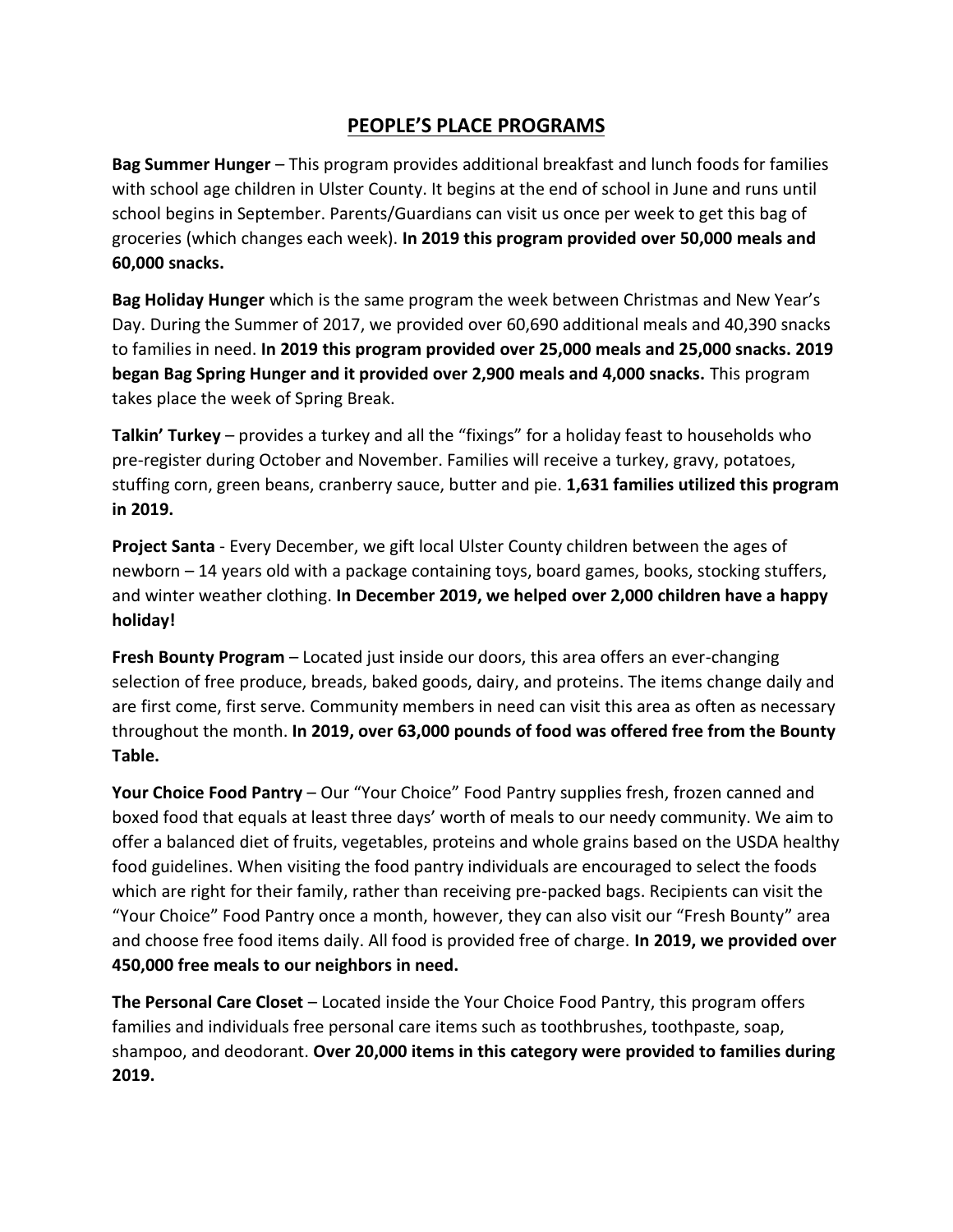**Dress for Dignity** – Twice a year, qualifying individuals can shop our thrift store for free clothing to help them stretch their dollars. Each person in the household can choose 6 articles of size appropriate clothing. **In 2019, over 20,000 articles of clothing were handed out as part of this program.**

**Warm Coats from Warm Hearts** – Individuals and families in need of a winter coat can visit our location from October to March 1<sup>st</sup> and receive on coat per household member for free. **During the 2019 winter season, over 825 coats were given away.**

**Back to School Smart Starts** – The last week of August we offer school supplies such as notebooks, pens, crayons, paper, scissors, and backpacks to families in need throughout Ulster County. **In 2019, over 500 children received school supplies from us.**

**Birthday Booth** – We love helping our community neighbors celebrate their children's birthdays. Parents/Guardians can fill out a simple registration form online [\(www.peoplesplaceuc.org/birthday-booth-registration/](http://www.peoplesplaceuc.org/birthday-booth-registration/) ) prior to their children's birthday and receive an age appropriate birthday present, birthday cake and party supplies from our Birthday Booth. Identification showing the child's birthday must be presented. **182 children were happy recipients of this program in 2019.**

**Farm Stand** – This seasonal program which runs from May to the end of October offers free fresh produce from local Hudson Valley Farms. It begins at approximately 8:30am and goes until noon or until produce runs out, whichever is first. No ID is required for this program. Please bring your own bags. This program is in conjunction with Local Economies Project, Community Foundation of the Hudson Valley and the Regional Food Bank of North Eastern New York. On average, we provide fresh produce to over 1,300 people each Tuesday between the hours of 9am – 12pm. **In 2019, over 225,000 pounds of fresh produce was disbursed through this program.**

**Summer Bookworm Program** – This program provides books appropriate for school age children to any parent or guardian who visits our location during June, July and August. **Over 1,500 books were passed out during three months in 2019 valued at over \$15,000** but priceless to their new young owners.

**New Beginnings** – This program helps individuals start over with simple household wares and bedding. This program is intended for those suffering from tragedy, re-entering society, or first time independent living.

**Victory Over Hunger** – This initiative is all about sharing with your neighbors. Individuals planting a garden are asked to plant an extra row or two for the People's Place Food Pantry. At harvest time, these community gardeners share their bounty with us.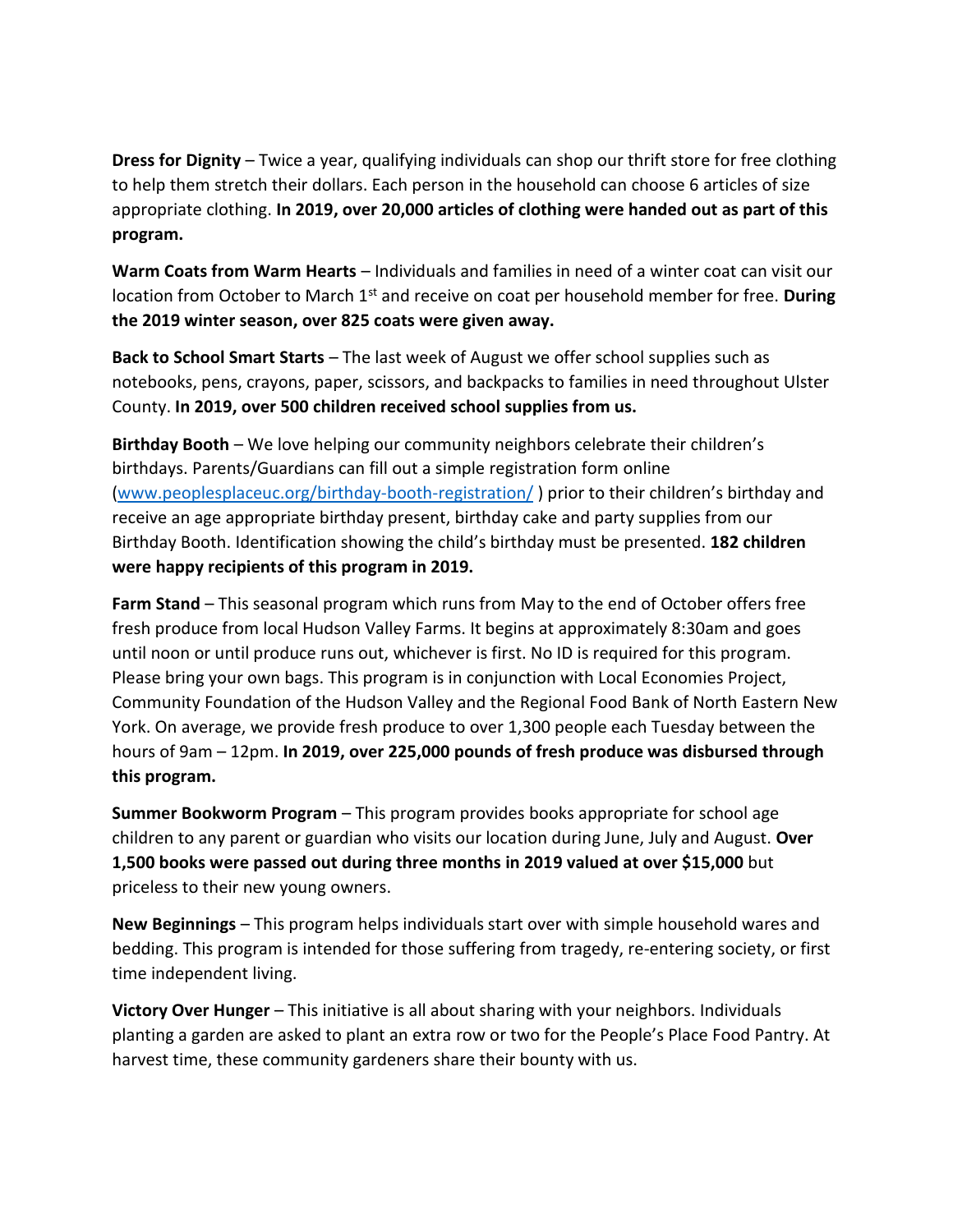**Cherish A Book** – Our large selections of previously loved books are offered to all community members for FREE and are perpetually replenished by our generous donors. They can be found upon entering our 17 St. James Street location. **In 2019, over 25,000 books were given away.**

**Youth Fight Hunger Resume Program** – This program helps young adults build their resume for future employment and college applications. It educates students on food insecurity, financial challenges, and provides a philanthropic experience. Students must be 16 years old and apply on location.

**Jazzy's Pet Pantry** – Our newest program is our Pet Pantry and we are proud to be helping EVERY member of the family. We offer pet food to family's experiencing financial challenges because "Pets are not our whole life, but they make our lives whole." **2017 was the first year this program was offered, and it helped feed over 2,000 pets.**

**Farm to Pantry Internship** –This program is educating young people with the desire to learn about sustainability, food distribution organic farming practices, food insecurity, and community initiatives through hands on experience at a local farm and here at People's Place. This program also teaches about food preservation, branding, marketing, and social awareness. **In 2019, 14 students participated in this start up program.**

**Information Station** – This is an area located at the front of the store that can supply information about the programs offered here and around Ulster County.

**Styles N' Smiles** – Styles N' Smiles offers our neighbors in need free haircuts by licensed beauticians and barbers. This is a monthly program during the Spring/Summer/Fall months.

**Community Café** – A community café open to everyone serving continental breakfast, soups, salads and sandwiches for lunch.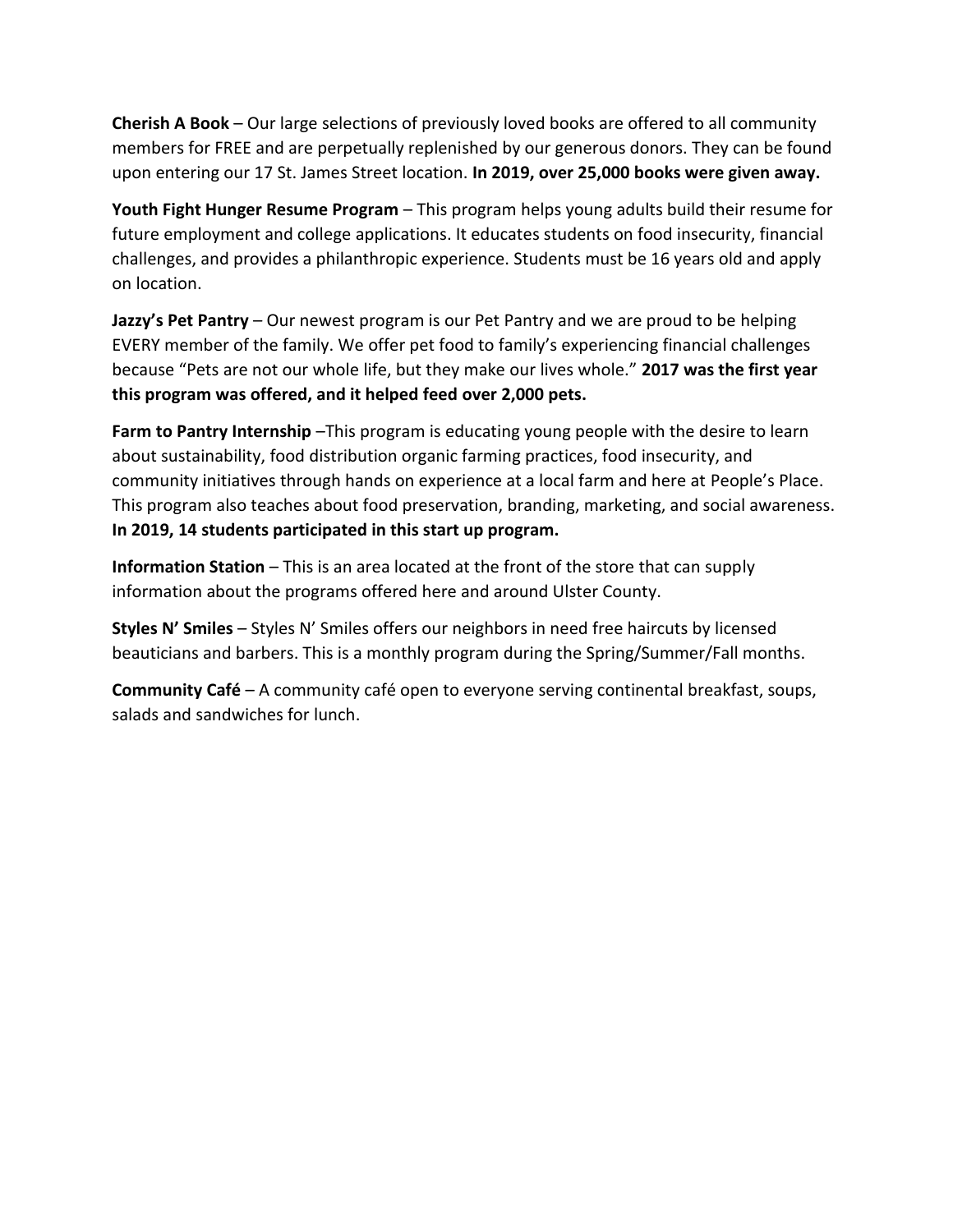| Name                                                               | <b>Mailing Address</b> | <b>City</b>       | Zip   | <b>Contact Phone</b>       | <b>Hours of Operation</b>                    |
|--------------------------------------------------------------------|------------------------|-------------------|-------|----------------------------|----------------------------------------------|
| Rochester Food                                                     | 22 Main Street         | Accord            | 12404 | (845) 626-7501             | $M - Sat$ ,                                  |
| Pantry                                                             |                        |                   |       |                            | by Appointment Only                          |
| <b>Holy Ascension</b>                                              | 521 Cold Brook Road    | Bearsville        | 12409 | (845) 679-0600             | T, Th and Sat, 10am -                        |
| <b>Monastery Pantry</b>                                            |                        |                   |       |                            | 2pm, and by Appt.                            |
| Reservoir Food<br>Pantry                                           | 4073 Route NY-28       | <b>Boiceville</b> | 12412 | (845) 663-3353             | Mondays 2pm - 4pm                            |
| Family Outreach                                                    | 157 Vineyard Avenue    | Clintondale       | 12515 | (845) 380-8799             | $2^{nd}$ & $4^{TH}$ W of month,<br>$2pm-5pm$ |
| <b>Community Action</b>                                            | 85 Center Street       | Ellenville        | 12428 | (845) 338-8750 x<br>310    | $M - F$ 9am $-$ 4pm                          |
| <b>Ellenville Seventh</b>                                          | 161 Center Street      | Ellenville        | 12428 | (845) 647-5998             | M & T 1pm $-$ 4pm, last                      |
| Day Adventist Food                                                 |                        |                   |       |                            | week of each month only                      |
| Pantry                                                             |                        |                   |       |                            |                                              |
| <b>Ellenville United</b><br>Methodist Church<br><b>Food Pantry</b> | 85 Canal Street        | Ellenville        | 12428 | (845) 647-7094             | Th 9:15am - 10:30am                          |
| Family of Ellenville                                               | 221 Canal Street       | Ellenville        | 12428 | (845) 647 - 2443           | M, T, TH, F 9am - 4:30pm                     |
| <b>Food Pantry</b>                                                 |                        |                   |       |                            | W 10am - 6:30pm                              |
| St. Mary's & St.                                                   | 137 S Main Street      | Ellenville        | 12428 | (845) 647-6080             | Must call ahead by Wed -                     |
| Andrew's Roman                                                     |                        |                   |       |                            | Th pick up by 3pm                            |
| Catholic Church Food                                               |                        |                   |       |                            |                                              |
| Pantry                                                             |                        |                   |       |                            |                                              |
| Shiloh Baptist Soup                                                | 60 Berme Rd            | Ellenville        | 12428 | (845) 647-8662             | $W 12pm - 2pm$                               |
| Kitchen                                                            |                        |                   |       |                            |                                              |
| <b>Ulster Heights</b>                                              | 1264 Ulster Heights    | Ellenville        | 12428 | (845) 648-4327             | $2nd W 10am-12pm$                            |
| Methodist Church                                                   | Road                   |                   |       |                            | $4TH$ W 5pm - 7pm                            |
| <b>Food Pantry</b>                                                 |                        |                   |       |                            |                                              |
| Hunger is Not an                                                   | 151 W Main Street      | Port Ewen         | 12466 | (845) 338-0356             | F & Sat 10am - 12pm                          |
| <b>Option Esopus</b><br><b>United Methodist</b>                    |                        |                   |       |                            |                                              |
| Church                                                             |                        |                   |       |                            |                                              |
| St. Charles Helping                                                | 2212 Route 44-55       | Gardiner          | 12525 | (845) 255-1374             | Th 11am - 1:30pm                             |
| Hands Ministry Food                                                |                        |                   |       |                            |                                              |
| Pantry                                                             |                        |                   |       |                            |                                              |
| <b>Ascension Holy</b>                                              | 21 Lower Grand         | Highland          | 12528 | (845)384-6723              | Sat 10am - 12pm                              |
| <b>Trinity Food Pantry</b>                                         | Street                 |                   |       |                            | 3RD W of every month                         |
|                                                                    |                        |                   |       |                            | 6pm-8pm                                      |
| Calvary Chapel                                                     | 64 Vineyard Avenue     | Highland          | 12528 | (845) 691-7030             | 2 <sup>nd</sup> & 4 <sup>th</sup> Saturday   |
| <b>Highland Food</b>                                               |                        |                   |       |                            | 9am - 11am, call in                          |
| Pantry                                                             |                        |                   |       |                            | emergency                                    |
| <b>Community Action</b>                                            | 15 Church Street       | Highland          | 12528 | (845) 338-8750<br>ext. 300 | $M - F$ 9am $-$ 4pm                          |
| Family Outreach                                                    | 529 Route 44/55        | Highland          | 12528 | (845) 380-8799             | $2^{ND}$ & $4TH$                             |
| Food Pantry,                                                       |                        |                   |       |                            | W of Month, 2pm - 6pm                        |
| delivered meals                                                    |                        |                   |       |                            |                                              |
| St. Augustine Parish                                               | 35 Philips Avenue      | Highland          | 12528 | (845) 691-7673             | $1ST$ & $3RD$ Sat of each                    |
| Food Pantry                                                        |                        |                   |       |                            | month, 9am - 11am                            |
| Angel Food East                                                    | 207 Albany Ave         | Kingston          | 12401 | (845) 331-6538             | M & Th 8am - 12pm                            |
|                                                                    |                        |                   |       |                            | deliveries to chronically ill                |
|                                                                    |                        |                   |       |                            |                                              |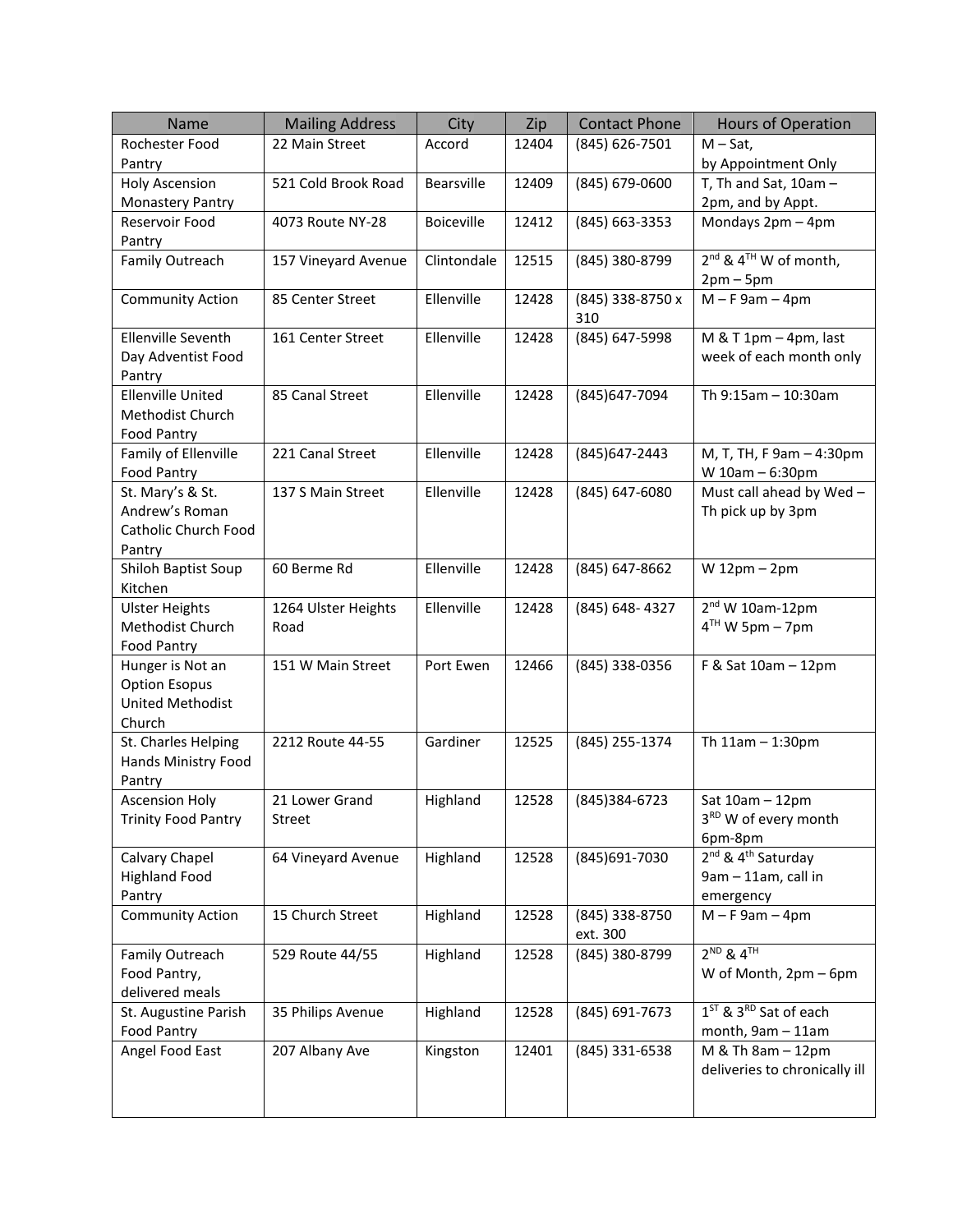| Name                                    | <b>Mailing Address</b> | City       | Zip   | <b>Contact Phone</b> | <b>Hours of Operation</b>                    |
|-----------------------------------------|------------------------|------------|-------|----------------------|----------------------------------------------|
| <b>Catholic Charities</b>               | 6 Adams Street         | Kingston   | 12401 | (845) 340-9170       | T & F 1pm - 3:30pm,                          |
| Food Pantry, Special                    |                        |            |       |                      | Th 4pm-5:30pm                                |
| <b>Needs</b>                            |                        |            |       |                      |                                              |
| Chiz's Heart Street                     | 256 Washington Ave     | Kingston   | 12401 | (845) 399-7891       | W, Sat & Sun 10am - 2pm                      |
| <b>Community Action</b>                 | 70 Lindsley Avenue     | Kingston   | 12401 | (845) 338-8750 x     | $M-F$ 9am $-$ 4pm                            |
|                                         |                        |            |       | 110                  |                                              |
| First Baptist Church                    | 77 Albany Avenue       | Kingston   | 12401 | (845) 331-5044       | W 5:30pm                                     |
| <b>Outreach Dinner</b>                  |                        |            |       |                      |                                              |
| Heavenbound Food                        | 100 Lucas Avenue       | Kingston   | 12401 | (845) 616-3211       | $1^{ST}$ & $3^{RD}$ Th $11$ am-1pm           |
| Pantry                                  |                        |            |       |                      | 2 <sup>ND</sup> & 4 <sup>TH</sup> Th 4:30pm- |
|                                         |                        |            |       |                      | 6:30pm<br>$M-F 10am - 1pm W$                 |
| People's Place Food<br>Pantry, Clothing | 17 St. James Street    | Kingston   | 12401 | (845) 338-4030       | $5:30$ pm $-7:30$ pm                         |
| People's Cafe                           | 779 Broadway           | Kingston   | 12401 | (845) 338-4030       | M-F 8:30am -1pm                              |
| Pointe of Praise                        | 243 Hurley Avenue      | Kingston   | 12401 | (845) 339-4615       | Saturdays 11am-1pm                           |
| Family Life Center                      |                        |            |       |                      |                                              |
| St. James Happy to                      | 35 Pearl Street        | Kingston   | 12401 | (845) 331-3030       | 3 Sundays a month, 1pm-                      |
| Help Food Pantry                        |                        |            |       |                      | 3pm (call for schedule)                      |
| Salvation Army of                       | 35 Cedar Street        | Kingston   | 12401 | $(845)$ 331 - 1803   | Food Pantry Hours: M-F                       |
| <b>Ulster County Food</b>               |                        |            |       |                      | 1pm-3pm Red Shield                           |
| Pantry                                  |                        |            |       |                      | Lunchbox M-F 12pm-1pm                        |
| <b>Trinity Evangelical</b>              | 72 Spring Street       | Kingston   | 12401 | (845) 338-2954       | $M-F$ 9am $-1$ pm                            |
| Lutheran Church                         |                        |            |       |                      |                                              |
| <b>Food Pantry</b>                      |                        |            |       |                      |                                              |
| Bread for Life Food                     | 865 Neighborhood       | Lake       | 12449 | (844) 546-4347 x     | Sun 12:30pm-2pm                              |
| Pantry                                  | Road                   | Katrine    |       | 3                    | $1ST$ & $3RD$ Fri 12pm-2pm                   |
| St. Mary's Church                       | 71 Grand Street        | Marlboro   | 12542 | (845) 236-4340       | W 10am-4pm, serving                          |
| Food Pantry                             |                        |            |       |                      | only residents of                            |
|                                         |                        |            |       |                      | Marlboro                                     |
| Modena United                           | 1928 Route 44/55       | Modena     | 12548 | (845) 883-7142       | T 11am -12pm                                 |
| Methodist Church                        |                        |            |       |                      |                                              |
| <b>Food Pantry</b>                      |                        |            |       |                      |                                              |
| Family of New Paltz                     | 51 N Chestnut St       | New Paltz  | 12561 | (845) 255-8801       | M-Th 10am - 5pm,                             |
|                                         |                        |            |       |                      | $F$ 10am - 4pm                               |
| St. Joseph'S Catholic                   | 34 S Chestnut Street   | New Paltz  | 12561 | (845) 255-5635       | M, T, Wed, & Fri 11am -                      |
| Church Food Pantry                      |                        |            |       |                      | 12pm                                         |
| Town of Shandaken                       | 25 Church Street       | Phoenicia  | 12464 | (845) 688-5670       | Th $10am - 12pm$                             |
| Food Pantry                             |                        |            |       |                      |                                              |
| Pine Bush                               | Route 52 at New        | Pine Bush  | 12566 | $(845)$ 744 - 3390   | W 10am - 12pm                                |
| <b>Ecumenical Food</b>                  | Prospect Road          |            |       |                      | Th $5pm - 7pm$                               |
| Pantry                                  |                        |            |       |                      |                                              |
| New Day Tabernacle                      | 38 Firehouse Road      | Plattekill | 12568 | (845) 566-4441       | W 6pm -7pm                                   |
| Church Food Pantry                      |                        |            |       |                      | Sat 10am - 12pm;                             |
|                                         |                        |            |       |                      |                                              |
| Plattekill Food                         | 1250 Route 32          | Plattekill | 12568 | (845) 564-4972       | $W$ 4pm $-$ 6pm                              |
| Pantry                                  |                        |            |       |                      |                                              |
| Town of Rochester                       | 15 Tobacco Road        | Accord     | 12446 | (845) 626-7501       | W 3pm-5pm,                                   |
| Food Pantry                             |                        |            |       |                      | $F10am - 12pm$                               |
| Rosendale Food                          | 45 James Street        | Rosendale  | 12472 | (845) 205-2822       | M 9am-1pm,                                   |
| Pantry                                  |                        |            |       |                      | Sat 10am-1pm                                 |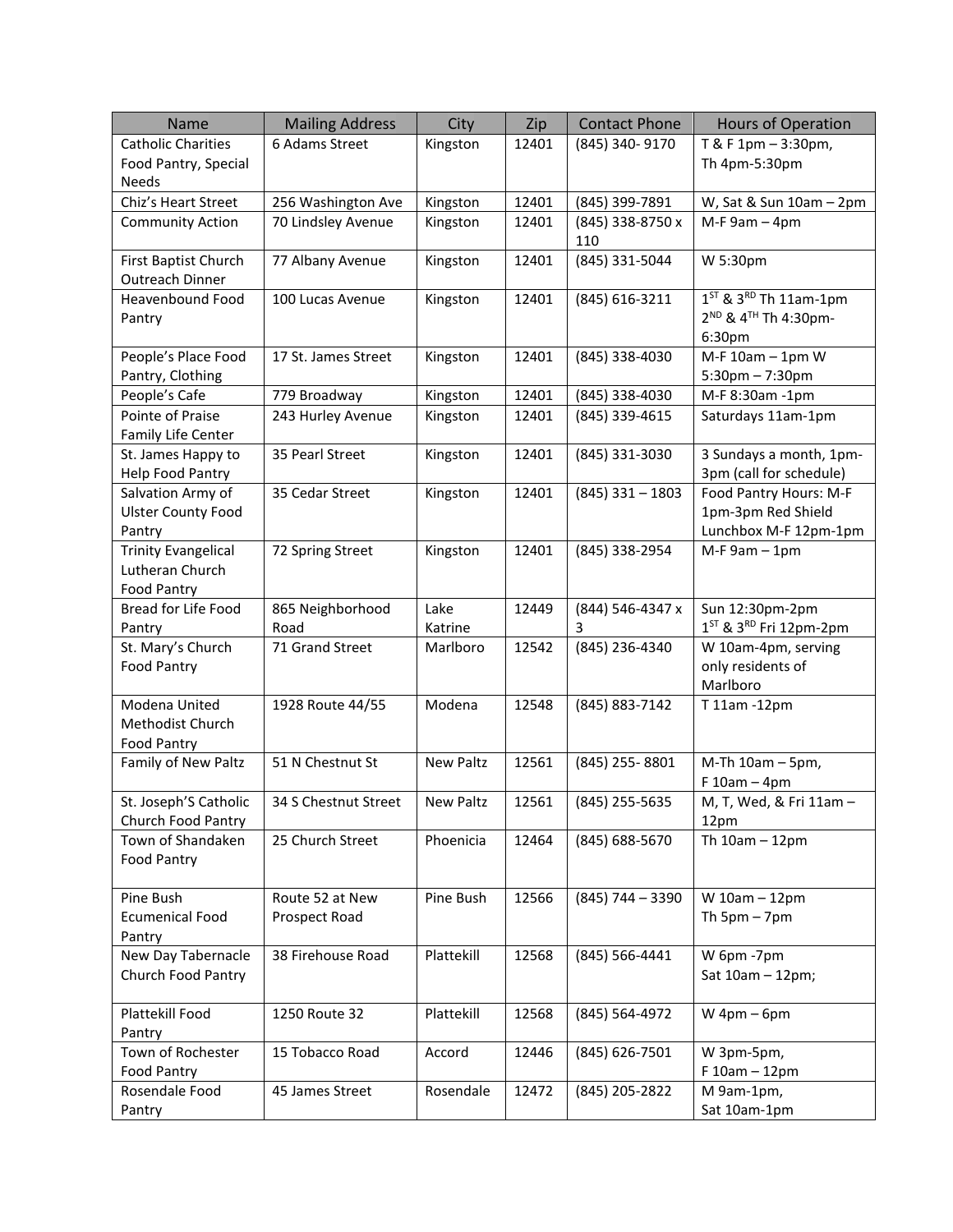| Name                       | <b>Mailing Address</b>  | City       | Zip   | <b>Contact Phone</b> | <b>Hours of Operation</b>                      |
|----------------------------|-------------------------|------------|-------|----------------------|------------------------------------------------|
| <b>God Given Bread</b>     | 100 Market Street       | Saugerties | 12477 | (845) 246-8322       | T & Wed 10am - 11:45am                         |
| Food Pantry, Soup          |                         |            |       |                      |                                                |
| Kitchen                    |                         |            |       |                      |                                                |
| Saugerties Area            | 44 Livingston Street    | Saugerties | 12477 | (845) 246-6885       | M & Th 10am - 12pm,                            |
| <b>Council of Churches</b> |                         |            |       |                      | $T 7pm - 8pm$                                  |
| <b>Food Pantry</b>         |                         |            |       |                      |                                                |
| St. John the               | 915 Route 212           | Saugerties | 12477 | (845) 246-9581       | W & F 10am - 12pm,                             |
| Evangelist Food            |                         |            |       |                      | serving residents of the                       |
| Pantry                     |                         |            |       |                      | Town of Saugerties                             |
| Rondout Valley Food        | 3775 Main Street        | Stone      | 12484 | (845) 687-4013       | T & Th 9am - 11am                              |
| Pantry                     |                         | Ridge      |       |                      |                                                |
| His Love Unveiled          | 2393 Route 300          | Wallkill   | 12589 | (845) 895-3006       | 2 <sup>ND</sup> & 4 <sup>TH</sup> weeks of the |
| Food Pantry                |                         |            |       |                      | month, T 12pm-1:30pm &                         |
|                            |                         |            |       |                      | Th 6:30pm-7:30pm                               |
| <b>Wallkill Reformed</b>   | 45 Bridge Street        | Wallkill   | 12589 | (845) 895-2181       | Th $6pm - 7:30pm$                              |
| Church Food Pantry         |                         |            |       |                      | Fri 11am-1pm                                   |
| Daily Bread Soup           | 26 Mill Hill Road       | Woodstock  | 12498 | (845) 679-2336       | M, W, Fri $4pm - 6pm$                          |
| Kitchen                    |                         |            |       |                      |                                                |
| Family of Woodstock        | 16 Rock City Road       | Woodstock  | 12498 | (845) 679-2485       | Sun $-$ Sat 9:30am $-$                         |
| <b>Food Pantry</b>         |                         |            |       |                      | 9:30pm                                         |
| Good Neighbor Food         | 16 Tinker Street        | Woodstock  | 12498 | (845) 417-5535       | W 3pm - 6:45pm, Th 2pm                         |
| Pantry                     |                         |            |       |                      | $-4:45$ pm, W 2pm-3pm                          |
|                            |                         |            |       |                      | for physically                                 |
|                            |                         |            |       |                      | handicapped                                    |
| The Table at               | 16 Tinker Street        | Woodstock  | 12498 | (845) 332-8779       | T, Th & Sat 4pm-6pm                            |
| Woodstock                  |                         |            |       |                      |                                                |
| <b>Woodstock Area</b>      | <b>16 Tinker Street</b> | Woodstock  | 12498 | (845) 679-4656       | Meals delivered M-F                            |
| Meals on Wheels            |                         |            |       |                      | $11am - 12pm$                                  |